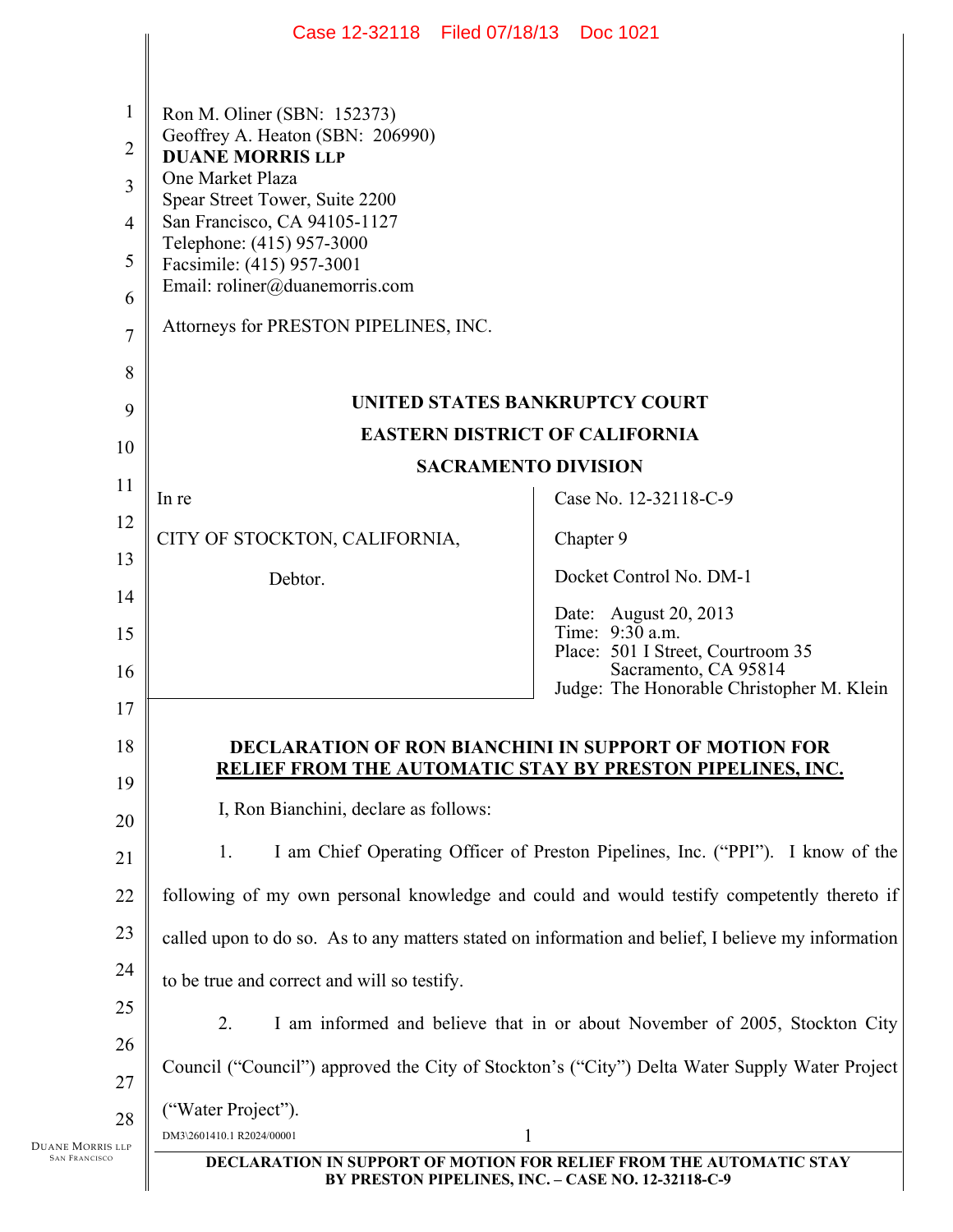## Case 12-32118 Filed 07/18/13 Doc 1021

| $\mathbf{1}$           | The Water Project included, among other things, the construction of the Delta<br>3 <sub>1</sub>                                  |  |
|------------------------|----------------------------------------------------------------------------------------------------------------------------------|--|
| $\overline{2}$         | Water Supply Project Intake and Pump Station Facility ("Pump Station") to divert water from the                                  |  |
| 3                      | San Joaquin River through miles of underground pipeline to a new water treatment plant                                           |  |
| 4                      | providing approximately 33 million gallons per day of treated, potable water.                                                    |  |
| 5                      | I am informed and believe that the City financed the Water Project by issuing a<br>4.                                            |  |
| 6<br>$\overline{7}$    | series of Water Revenue Bonds.                                                                                                   |  |
| 8                      | 5.<br>I am informed and believe that among the Water Revenue Bonds issued was a                                                  |  |
| 9                      | series of bonds designated the \$55,000,000 Stockton Public Financing Authority Variable Rate                                    |  |
| 10                     | Demand Water Revenue Bonds, Series 2010A (Delta Water Supply Project) (the "2010 Bonds").                                        |  |
| 11                     | 6.<br>I am informed and believe that the 2010 Bonds were issued specifically to fund the                                         |  |
| 12                     | Pump Station and certain other designated components of the Water Project.                                                       |  |
| 13                     | In the spring of 2009, the City solicited prime contractors for construction of the<br>7.                                        |  |
| 14                     |                                                                                                                                  |  |
| 15                     | Pump Station.                                                                                                                    |  |
| 16                     | 8.<br>PPI was one of the prime contractors the City solicited for construction of the                                            |  |
| 17                     | Pump Station.                                                                                                                    |  |
| 18<br>19               | 9.<br>A selection committee comprised of City staff and others vetted the responses                                              |  |
| 20                     | submitted, and narrowed the pool of contractors to PPI and a few other entities, who in turn                                     |  |
| 21                     | submitted sealed bids for the Pump Station project.                                                                              |  |
| 22                     | 10.<br>In Council Resolution No. 09-0293, passed August 25, 2009, the City accepted                                              |  |
| 23                     | PPI's bid, in the amount of \$16,156,000, and awarded PPI the contract for construction of the                                   |  |
| 24                     | Pump Station.                                                                                                                    |  |
| $25\,$                 | 11.<br>I am informed and believe that Council Resolution No. 09-0293 directs payment to                                          |  |
| 26                     | PPI from funds in the City's Delta Water Supply Project Account ("Water Project Account").                                       |  |
| 27                     |                                                                                                                                  |  |
| 28<br>Duane Morris llp | 2<br>DM3\2601410.1 R2024/00001                                                                                                   |  |
| <b>SAN FRANCISCO</b>   | <b>DECLARATION IN SUPPORT OF MOTION FOR RELIEF FROM THE AUTOMATIC STAY</b><br>BY PRESTON PIPELINES, INC. - CASE NO. 12-32118-C-9 |  |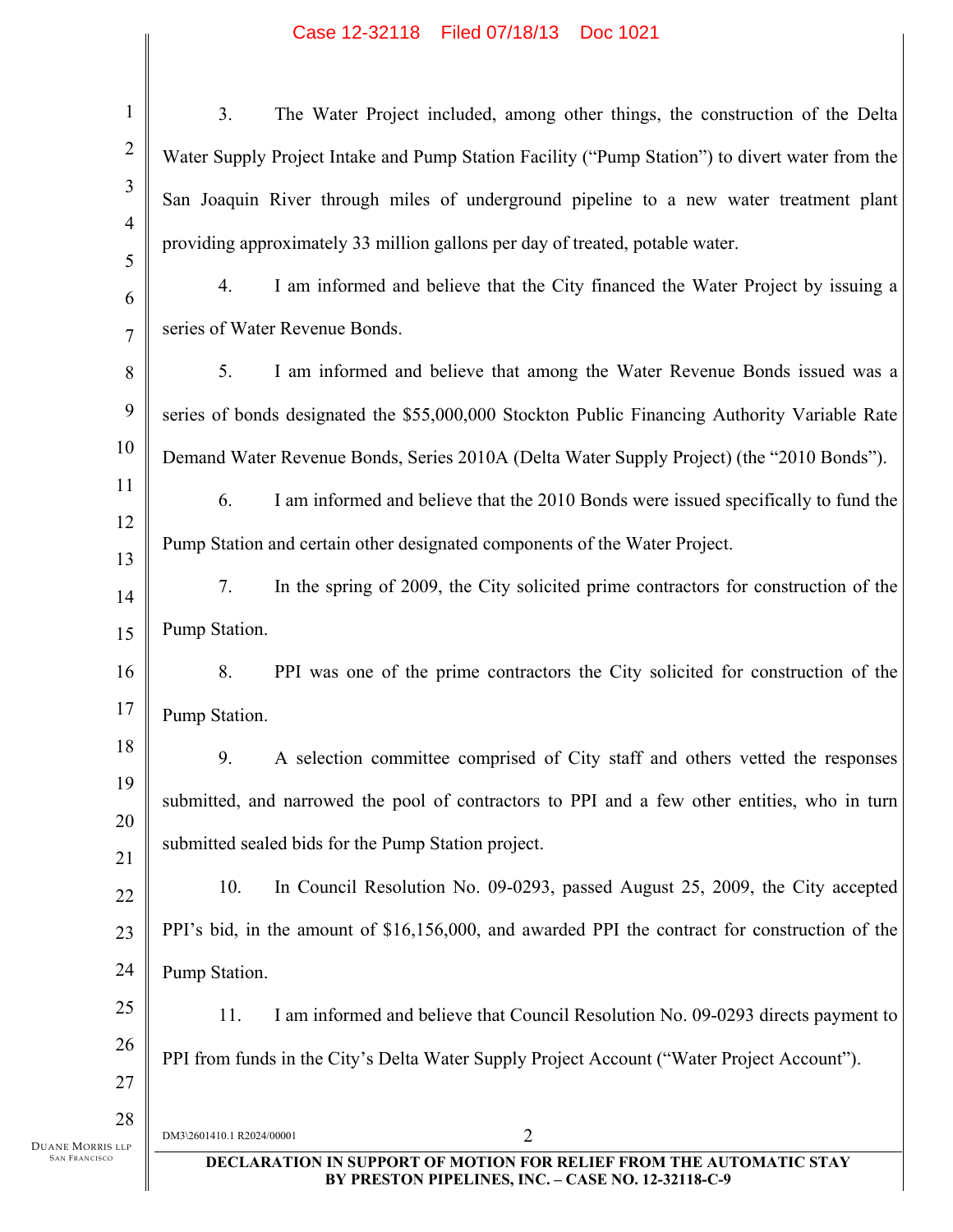| $\mathbf{1}$            | 12.<br>On August 25, 2009, the City and PPI entered into a Construction Contract                                                 |  |
|-------------------------|----------------------------------------------------------------------------------------------------------------------------------|--|
| $\overline{c}$          | ("Contract") for construction of the Pump Station. A true and correct copy of the Contract is                                    |  |
| $\overline{\mathbf{3}}$ | attached hereto as Exhibit A.                                                                                                    |  |
| 4                       | 13.<br>The Contract provides for payment to PPI in the amount of \$16,156,000, before                                            |  |
| 5                       | adjustments for change orders.                                                                                                   |  |
| 6<br>$\overline{7}$     | Among other terms, the Contract required the City to issue change orders when<br>14.                                             |  |
| 8                       | PPI performed extra work, encountered conditions that differed from those shown in the contract                                  |  |
| 9                       | documents or that reasonably could have been anticipated, or when PPI incurred costs which                                       |  |
| 10                      | otherwise were the responsibility of the City.                                                                                   |  |
| 11                      | 15.<br>During PPI's performance the amount of the Contract was adjusted by written                                               |  |
| 12                      |                                                                                                                                  |  |
| 13                      | change orders totaling approximately \$423,916.59.                                                                               |  |
| 14                      | 16.<br>In addition to the work and costs specified in the change orders, PPI performed                                           |  |
| 15                      | extra work, and incurred related costs, for which it is entitled to change orders under the Contract.                            |  |
| 16                      | 17.<br>This extra work was necessitated by deficiencies in the City's plans, designs,                                            |  |
| 17                      | information, and specifications for the Pump Station, as well as by differing site conditions and                                |  |
| 18                      | changes in the project schedule for the Pump Station.                                                                            |  |
| 19<br>20                | 18.<br>Accounting for the extra work and costs for which the City should have issued                                             |  |
| 21                      | change orders but did not, PPI is entitled to an estimated \$1,178,008.80, inclusive of amounts                                  |  |
| 22                      | owed to PPI for its own work, as well as for labor, equipment, materials, and services furnished                                 |  |
| 23                      | through PPI by subcontractors and suppliers, together with an additional \$1,255,392 for delay,                                  |  |
| 24                      | inefficiencies, escalation, and similar deficiencies.                                                                            |  |
| 25                      | 19.<br>In addition to the above damages, the City also failed to make progress payments                                          |  |
| 26                      | under the Contract that are undisputed, totaling not less than \$320,000, and failed to allow                                    |  |
| 27                      | retention totaling not less than \$1,657,000 to be released from escrow.                                                         |  |
| 28<br>Duane Morris llp  | DM3\2601410.1 R2024/00001<br>3                                                                                                   |  |
| <b>SAN FRANCISCO</b>    | <b>DECLARATION IN SUPPORT OF MOTION FOR RELIEF FROM THE AUTOMATIC STAY</b><br>BY PRESTON PIPELINES, INC. - CASE NO. 12-32118-C-9 |  |